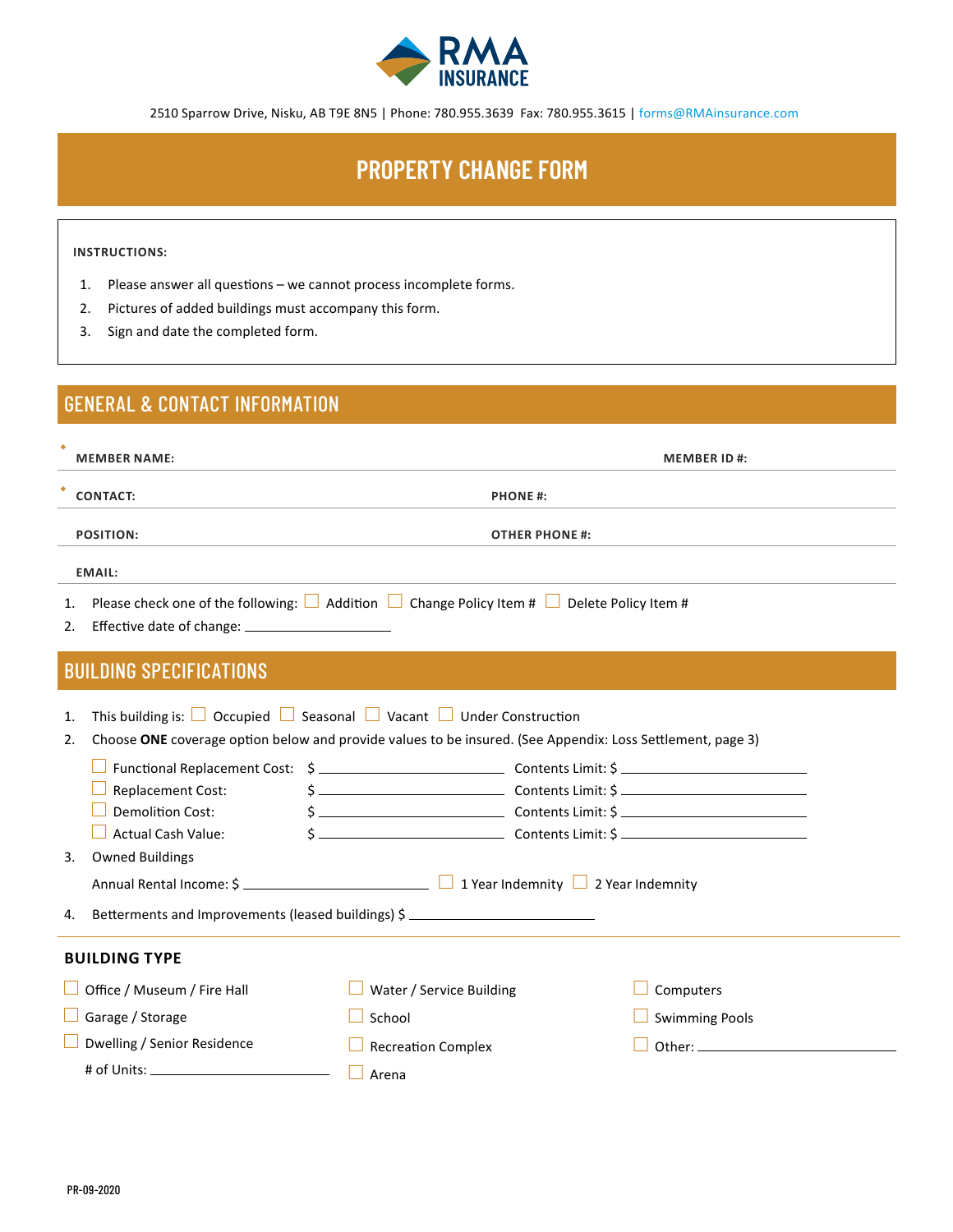## **PROPERTY CHANGE FORM**

#### **CONSTRUCTION**

Refer to Building Construction Codes below to indicate the materials used.

|                                                               | <b>BUILDING CONSTRUCTION CODES</b>                                                                                                                                                        |                                                                                                                                                                                      |                                      |                                                                     |                                                        |                                                                                        |  |  |
|---------------------------------------------------------------|-------------------------------------------------------------------------------------------------------------------------------------------------------------------------------------------|--------------------------------------------------------------------------------------------------------------------------------------------------------------------------------------|--------------------------------------|---------------------------------------------------------------------|--------------------------------------------------------|----------------------------------------------------------------------------------------|--|--|
| <b>Walls</b><br>В<br>CВ<br>Mt/MC<br>SF<br>SM<br>WF<br>WМ<br>O | Brick / Masonry<br>Concrete Block<br>Metal with Metal Clad<br><b>Steel Frame</b><br>Steel Frame / Metal Clad<br>Wood Frame<br>Wood Frame / Metal Clad<br>Other                            | <b>Roof</b><br>C<br>Concrete<br>M<br>Metal<br>P<br>Bonded<br>S<br>Steel<br>W<br>Wood<br>Wood Shingle<br>X<br><b>Fire Resistive</b><br>FR<br>0<br><b>Tar and Gravel</b><br>O<br>Other | Floor<br>C<br>D<br>W<br>O            | Concrete<br>Dirt<br>Wood<br>Other                                   | <b>Heating</b><br>FA<br>HW<br>NΗ<br>UH<br>FA / NG<br>0 | Forced Air<br>Hot Water<br>No Heat<br>Unit Heater<br>Forced Air / Natural Gas<br>Other |  |  |
| 1.<br>2.                                                      |                                                                                                                                                                                           |                                                                                                                                                                                      | Building Sq. Footage: ______________ |                                                                     |                                                        |                                                                                        |  |  |
| <b>INFORMATION</b>                                            | Pictures of added buildings must accompany this form.                                                                                                                                     |                                                                                                                                                                                      |                                      |                                                                     |                                                        |                                                                                        |  |  |
| <b>BUILDING NAME:</b>                                         |                                                                                                                                                                                           |                                                                                                                                                                                      | <b>OWNER:</b>                        |                                                                     |                                                        |                                                                                        |  |  |
| <b>FULL ADDRESS:</b><br><b>GPS COORDINATES (UTM):</b>         |                                                                                                                                                                                           |                                                                                                                                                                                      | <b>POSTAL CODE:</b>                  |                                                                     |                                                        |                                                                                        |  |  |
| # OF STOREYS:                                                 |                                                                                                                                                                                           | <b>YEAR BUILT:</b>                                                                                                                                                                   | <b>YEAR UPGRADED:</b>                |                                                                     |                                                        |                                                                                        |  |  |
|                                                               |                                                                                                                                                                                           |                                                                                                                                                                                      |                                      |                                                                     |                                                        |                                                                                        |  |  |
| <b>ALARMS</b>                                                 |                                                                                                                                                                                           |                                                                                                                                                                                      |                                      |                                                                     |                                                        |                                                                                        |  |  |
|                                                               | $\Box$ Yes $\Box$ No<br>1. Sprinkler System<br>If "yes", what percentage of the building is sprinklered?                                                                                  |                                                                                                                                                                                      | 2.<br>3.                             | <b>Monitored Fire Alarm</b><br>Monitored Intrusion Alarm   Yes   No |                                                        | $Yes \Box No$                                                                          |  |  |
|                                                               | SIGNATURE OF INDIVIDUAL COMPLETING APPLICATION<br>(By typing your full name into the digital signature field above, you<br>confirm the information on this form is accurate and binding.) |                                                                                                                                                                                      |                                      | <b>PRINTED NAME</b>                                                 |                                                        |                                                                                        |  |  |
| <b>POSITION / TITLE</b>                                       |                                                                                                                                                                                           |                                                                                                                                                                                      |                                      | <b>DATE</b>                                                         |                                                        |                                                                                        |  |  |
| PR-09-2020                                                    |                                                                                                                                                                                           | 2510 Sparrow Drive, Nisku, Alberta T9E 8N5 • Phone: 780.955.3639  Fax: 780.955.3615                                                                                                  |                                      |                                                                     |                                                        | $2$ of $3$                                                                             |  |  |